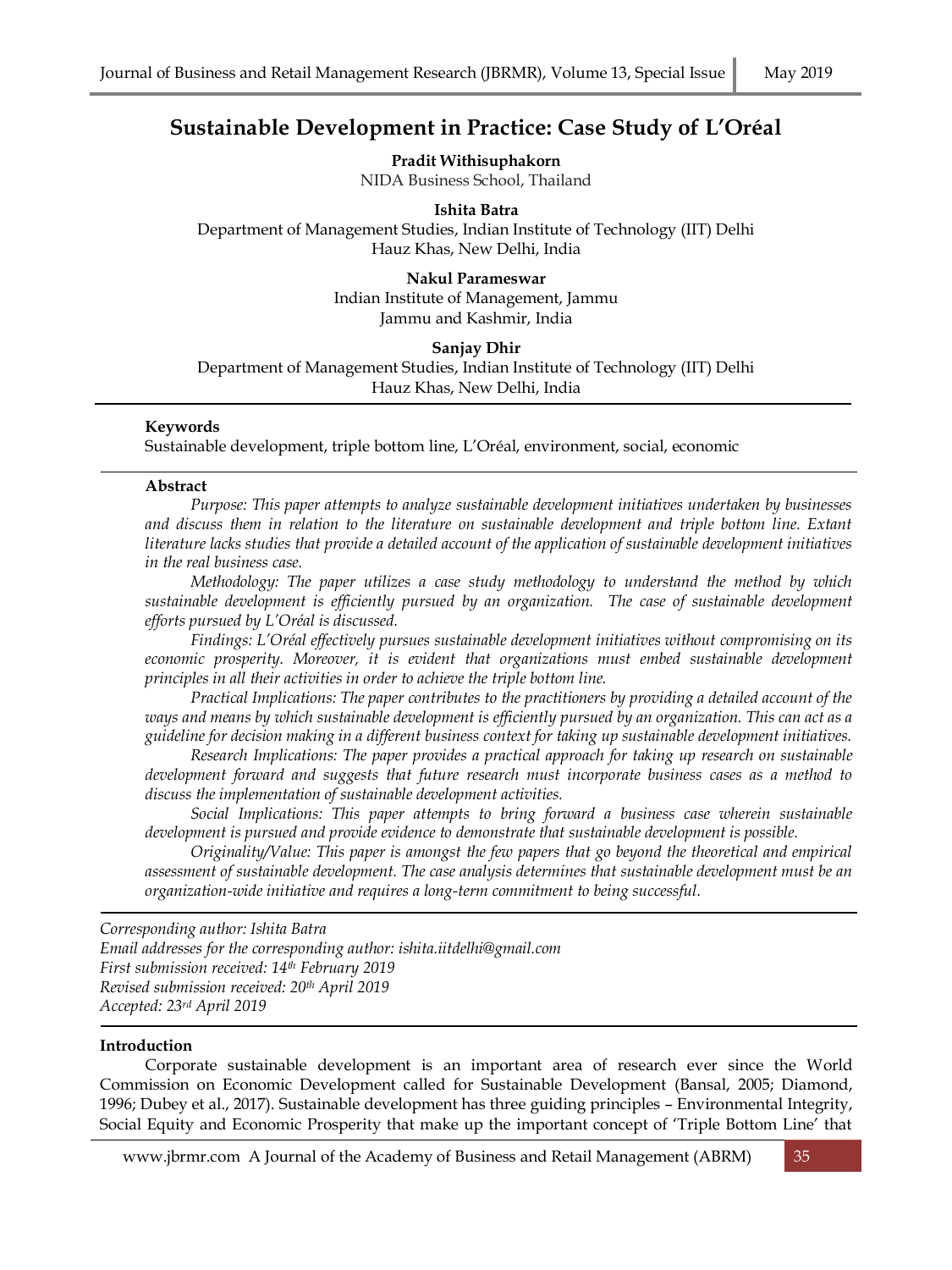governs business in the 21st Century (Chavan, 2005; Gimenez, Sierra, & Rodon, 2012; Hacking & Guthrie, 2008; Jamali, 2008; Norman & Macdonald, 2004). Businesses are striving to gain economic prosperity through value creation, social equity by corporate social responsibility initiatives and environmental integrity by ensuring minimal environment damage in its operations (Bansal, 2005; Dubey, Gunasekaran, & Chakrabarty, 2015; Mohan Das Gandhi, Selladurai, & Santhi, 2006; Sharfman & Fernando, 2008; Stubbs & Cocklin, 2008). Corporate sustainability initiatives are driven either by the resources of the business (Barney, 1991; Sanjay Dhir & Batra, 2018; Eisenhardt & Schoonhoven, 1996; Harrison, Hitt, Hoskisson, & Ireland, 2001) or by the need for societal acceptance (Felin, T, Foss, N.J., Ployhart, 2015; Meyer & Rowan, 1977; Rowley, Shipilov, & Greve, 2017; Scott, 1987). Moreover, sustainable enterprise performance is gained through sustainable corporate development facilitated by dynamic capabilities of the organization (Sanjay Dhir & Dhir, 2015; Swati Dhir & Dhir, 2018; Raisch, Birkinshaw, Probst, & Tushman, 2009; Teece, 2007; Wamba et al., 2017). This further allows businesses to achieve sustainable competitive advantage in the long run – the ultimate aim for organizations (Charles Jr, Schmidheiny, & Watts, 2017a; Sanjay Dhir & Mital, 2013; Dubey, Gunasekaran, Sushil, & Singh, 2015; Parameswar, Dhir, & Dhir, 2017; Saeidi, Sofian, Saeidi, Saeidi, & Saaeidi, 2015).

Researchers have scantly explored the methods by which businesses ensure to meet the three guiding principles of sustainable development– environment integrity, social equity and economic prosperity (Charles Jr, Schmidheiny, & Watts, 2017b; Elkington, 1994; Giddings, Hopwood, & G., 2002; Gupta & Racherla, 2018; Redclift, 2005; Swanson & Zhang, 2012). Further, sustainable development is an organization-wide effort, a matter of corporate importance that is provided for by the top management of the organization (Bansal, 2002, 2005; Montiel & Delgado-Ceballos, 2014; Parameswar & Dhir, 2019a; Perrini, Russo, Tencati, & Vurro, 2011). However, such research efforts do not provide a clear understanding of the way businesses strive to gain sustainable development without compromising on any front – profits, environment and society (Elkington, 1994; Dhir, Aniruddha, & Mital, 2014; Hall, Daneke, & Lenox, 2010; Husser, André, Barbat, & Lespinet-Najib, 2012; *Flexibility and Sustainability* pp. 77– 87; Parameswar & Dhir, 2019b; Svensson & Wagner, 2011). This paper provides a detailed analysis of the ways and means by which a renowned cosmetics business organization – L'Oréal undertakes sustainable development. The choice of business in the cosmetics industry is driven by two reasons. Firstly, the cosmetics industry is considered to be environmentally unfriendly and highly profitable (Dhir, 2017; Dhir & Mital, 2013a; Kate & Laird, 2000; Parameswar & Dhir, 2018; Sahota, 2014; Secchi, Castellani, Collina, Mirabella, & Sala, 2016). Secondly, there are few businesses in this industry that comply with sustainable development goals and have gained a sustainable competitive advantage. A detailed examination of L'Oréal that has embedded sustainable development in each and every dimension of its working provides an exemplary model for sustainable development that can be adopted by other businesses. The detailed literature review on the need for sustainable development, triple bottom line and sustaining sustainable development allows the reader to comprehend the actions of the business in light of the concepts. Finally, the paper concludes with implications, future research, and limitations.

### **Literature Review**

The word 'sustainability' was first used in the literature on forestry, where it means we should not harvest higher than what the forest yields in new growth (Boyko, Cooper, Davey, & Wootton, 2006; Kuhlman & Farrington, 2010; Wiersum, 1995). The concern was about preserving the natural resources for the future. The foundation of sustainability is inferred from its definition – meeting the needs of the present without compromising the ability of future generations for meeting their own needs (World Commission on Environment and Development, 1987). The main principle of sustainability is to secure intergenerational equity (Dhir, 2016a; Gladwin, Kennelly, & Krause, 1995). The same logic applies to business, which is about their attempts to manage the impact of their businesses on the environment (Anbarasan & Sushil, 2018; Grewatsch & Kleindienst, 2017). Extant literature argues that sustainability is related to three shared elements – economic, social and environmental considerations (Dyllick & Hockerts, 2002; Kuhlman & Farrington, 2010; Milne & Gray, 2013; Pawłowski, 2008). These three elements mutually reinforce each other, and economic growth and social well-being are underpinned by environmental concerns, and vice versa (Dhir & Mital, 2012; Kuhlman & Farrington, 2010; Pawłowski, 2008; Wood et al.,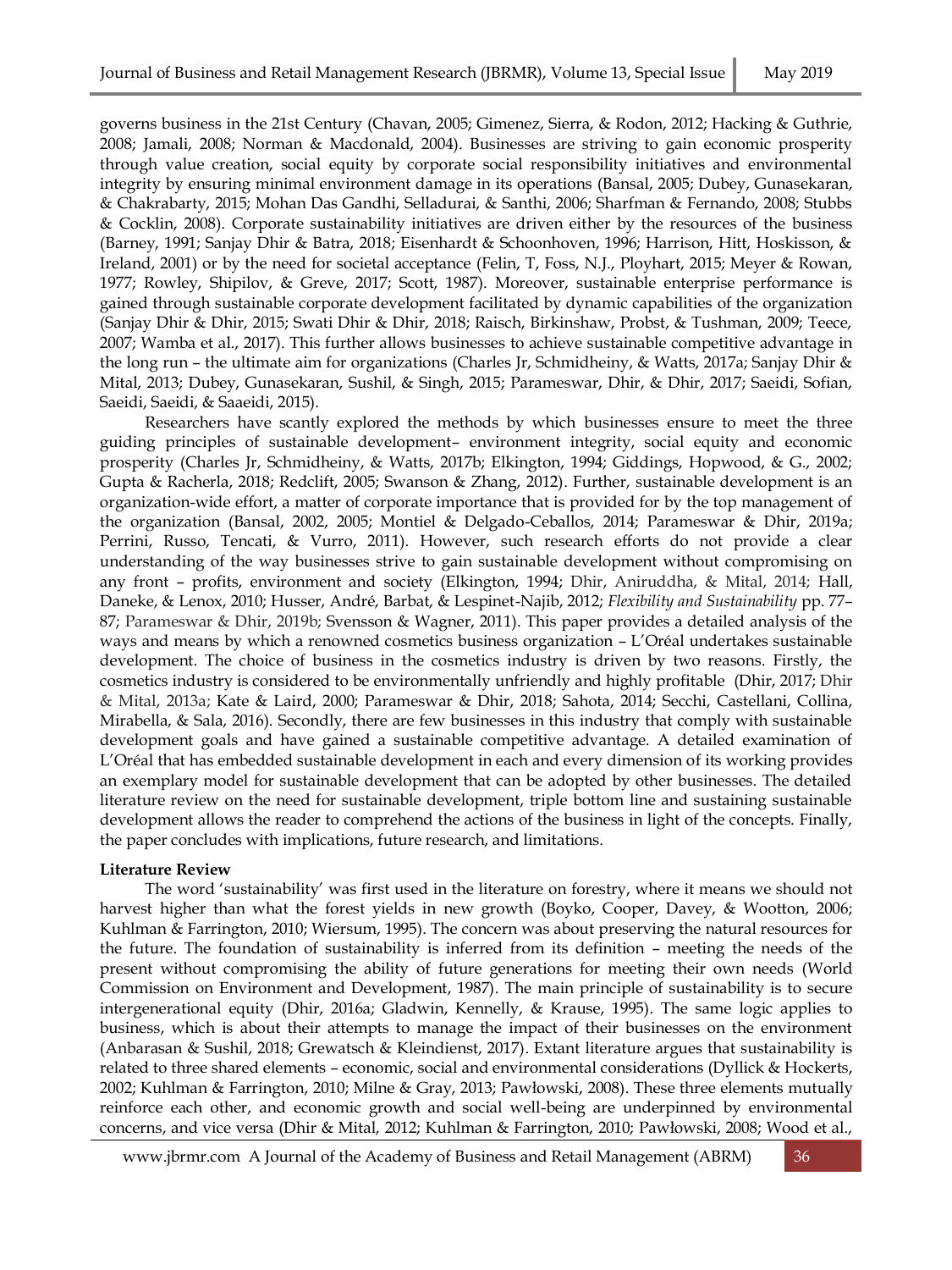2015). The next aspect of sustainability by the business is the expectation of going over and above regulatory compliance to promote innovation and encourage continuous performance improvement (Dhir, 2016b; Halme & Korpela, 2014; Seyfang & Smith, 2007; Starik & Rands, 1995). Thus, the organization identifies a part of the society, the environment and the economic activities (Proto, Malandrino, & Supino, 2007; Satyro, Sacomano, Contador, Almeida, & Giannetti, 2017). The sustainable enterprise is the one which focuses on these factors of sustainable development rather than the traditional focus on the economic gains (Baumgartner & Rauter, 2017; Benn & Baker, 2009; Leon, 2013). Thus, an organization collectively emphasizing economic, societal and environmental well-being is a sustainable organization (Hart & Milstein, 2003). These three dimensions – economic, social and environmental benefits manifest from the Triple Bottom Line concept (Elkington, 1994). The triple bottom line includes the 3Ps – 'People, Profits, Planet'. The literature argues that the 3Ps are a mechanism of addressing the social, economic and environmental discourse communities (Parameswar, Singh, Malik & Dhir, 2018; Webber, Frost, Line, & 2013, 2004; Wexler, 2009).

The approaches adopted for sustainable development by different firms would be different; however, the underlying intention is the same. One of the modern approaches adopted by firms is stakeholder's theory approach. According to this theory, stakeholders of a firm include internal (employees, management and owners) and external individual/groups (customers, suppliers, and local communities) (Anbarasan & Sushil, 2018; Freeman, 2010). Literature suggests that the responsibility of stakeholders lies in the hands of top management in the form of three dimensions discussed below.

#### *Environmental Factors*

The literature on sustainability argues that environment plays a pertinent role in production and consumption pattern (Anbarasan & Sushil, 2018; Giddings et al., 2002; Goodland, 1995). Environment sustainability is related to the maintenance of natural capital. Natural capital denotes assets provided by the environment such as, water, forests, atmosphere, which can be renewable or non-renewable in nature ( Dhir & Mital, 2012; Goodland, 1995; Proto et al., 2007). Sustainability in terms of environment is all about maintaining or at least not depleting these assets. It is all about business proactively responding to the problems of the environment. Such an approach would enable businesses to predict the shifts in regulations and reduce the expenditure related to catching up with legislation.

Researchers argue that environment sustainability can be achieved on the source side by putting regulations on the usage of both the types of resources – renewable and non-renewable and on pollution and waste assimilation on the sink side (Anbarasan & Sushil, 2018; Elkington, 1994; Goodland, 1995; Hall et al., 2010; Parameswar, Dhir, & Ongsakul, 2018). Innovating in the field of technology to manage pollution and waste is the demanding force to achieve environmental issues.

Therefore, environment factor is not just about the ecosystem but it is an environment system that contributes to people, planet, and profit simultaneously (Hacking & Guthrie, 2008). Thus, in order to protect the environment, firms strive to manufacture sustainably which requires the usage of sustainable systems and processes. The literature of sustainability advocates that for sustainable production, lean manufacturing practices are being used as a catalyst (Faulkner & Badurdeen, 2014). Firms strive to make suppliers conscious about the environment by including their own growth and development, which will positively impact the environment profile. (Nidumolu, Prahalad, & Rangaswami, 2009). Further, sustainability must be embedded as an important aspect to be considered in the development of the organization or else the efforts put in at present will become futile in the future. Also, environment integrity must be maintained in the day-to-day routine of the organization in order to effectively aid sustainability. Therefore, we propose:

*Proposition 1: Innovation by the organization influences the environmental integrity* 

*Proposition 2: Usage of efficient processes and systems by the organization influences the environment integrity Proposition 3: Developing sustainably by the organization influences the environment integrity* 

*Proposition 4: Living sustainably by the organization influences the environment integrity*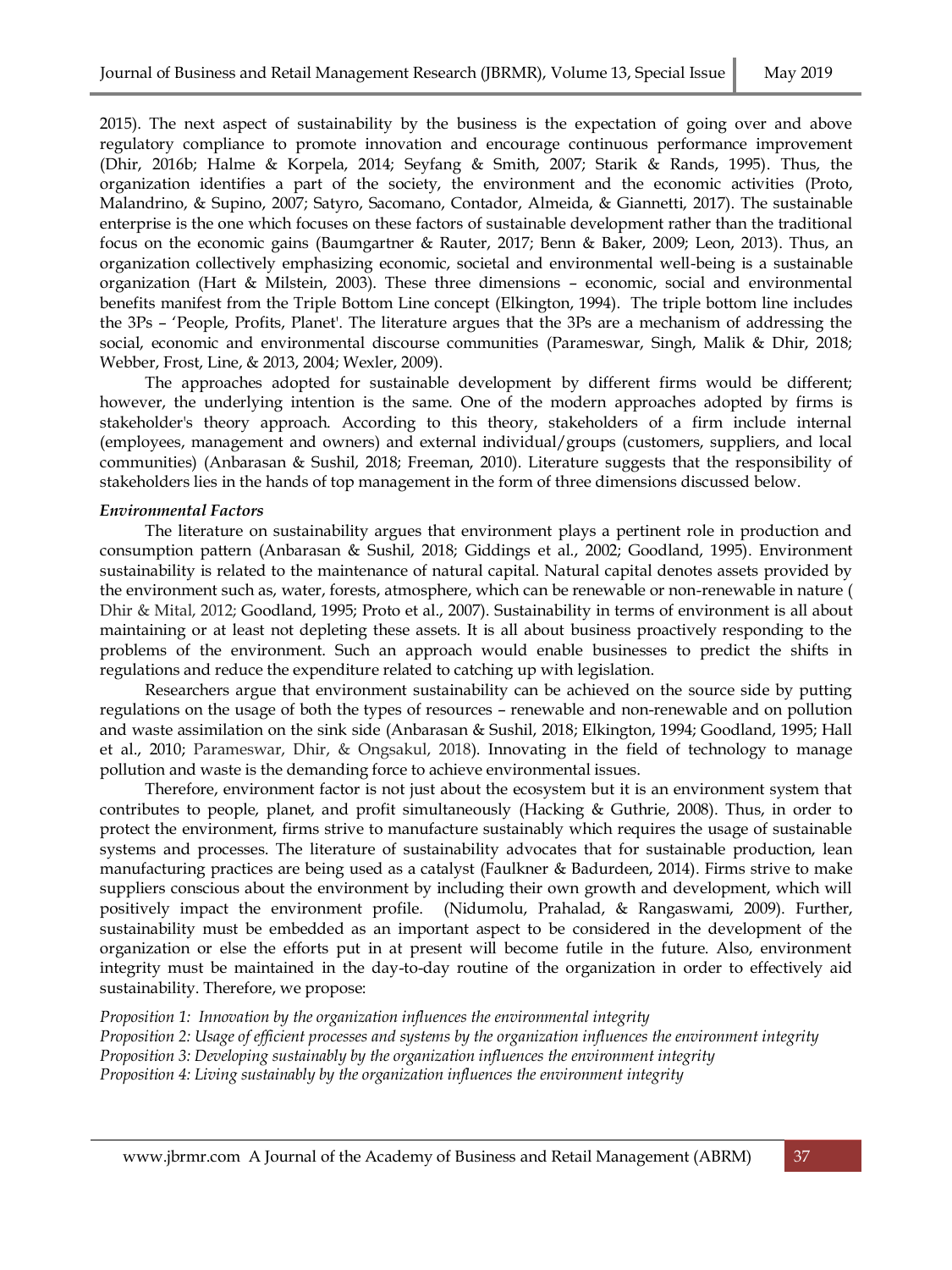### *Societal factors*

Firms in society play a pertinent role in bringing equity into the surroundings (Dhir, & Mital, 2013b; Robèrt et al., 2002). The literature argues that businesses are an important source of providing employment opportunities and ensuring the rights of the employees are protected (Hamid, Islam, & Hazilah, 2014). Businesses as a part of the society, use the resources of the society and end up depleting the natural resources. (Giddings et al., 2002; Missimer, 2017). Education and training institutes provide the manpower that the businesses require. Researchers argue that before resolving the environmental issues, poverty reduction is the supreme objective of developing sustainably (Hart & Milstein, 2003; Redclift, 2002). Firms can identify themselves with the growth and development of society. Therefore, firms are constantly challenged to conduct themselves in a responsible manner towards the environment and society while improving value for shareholders (Joshi and Li, 2016). For instance, HUL has invested extensively in developing the technique for cultivation of agricultural commodities as well as worked with farmers to develop sustainable processes and systems. This resulted in innovating techniques to improve crop yields and seed production and also the upliftment of the farmers (Nidumolu et al., 2009). Sustainable technologies enable mankind to minimize the impact on society while meeting their present needs. Social justice and equality in the distribution of resources are the basis of social equity (Burton, 2000). Hence, it is important to keep in mind the consequences of organization development on society and its norms. Further, the organization functioning in terms of human resource practices/policies adopted, the organization's approach towards stakeholders must also exhibit social equity. Therefore, we propose:

*Proposition 5: Innovation by the organization influences the social equity Proposition 6: Usage of efficient processes and systems by the organization influences the social equity Proposition 7: Developing sustainably by the organization influences the social equity Proposition 8: Living sustainably by the organization influences the social equity*

### *Economic factors*

Amidst the realities of environmental and societal sustainability, everything boils down to economic factors (Parastoo, So, & Saeidi, 2015). Sustainability is all about maximizing the welfare when viewed through the economic prism. The maximization of welfare has an impact on production and consumption that favors economic returns. Hence, in a sustainable enterprise, profits and responsibilities towards production and the utilization of raw materials are two sides of the same coin. The intergenerational distribution of income is influenced by the provision that each generation makes for its successors (Solow, 1974; Svensson & Wagner, 2015). However, the intergenerational distribution is a choice of policy decision (Howarth & Norgaard, 1993; Solow, 1974). In order to focus on economic prosperity, sustainability in production requires not only the processes and systems but also the manufacturing system and the entire supply chain and product life cycle and innovation (Faulkner & Badurdeen, 2014). Further, the development of the organization should result in economic contribution to all the stakeholders and ensure covering the costs incurred by each of them. The economic prosperity needs to be considered while planning and undertaking organizational growth and development or else the organization will lose its competitive advantage in the long run. Also, economic prosperity needs to be considered as an important aspect in the routine functioning of the organization. Therefore, we propose:

*Proposition 9: Innovation by the organization influences the economic prosperity Proposition 10: Usage of efficient processes and systems by the organization influences the economic prosperity Proposition 11: Developing sustainably by the organization influences the economic prosperity Proposition 12: Living sustainably by the organization influences the economic prosperity*

### *Sustaining the sustainability*

The institutional theory advocates that enterprises work within a social framework of norms, values, and other assumptions. Scholars of the institutional theory argue that the intention of human behavior is more than that of economic consideration (Oliver, 1997). The motives of human behavior are guided by social justifications and social obligations. Therefore, conformity to social expectations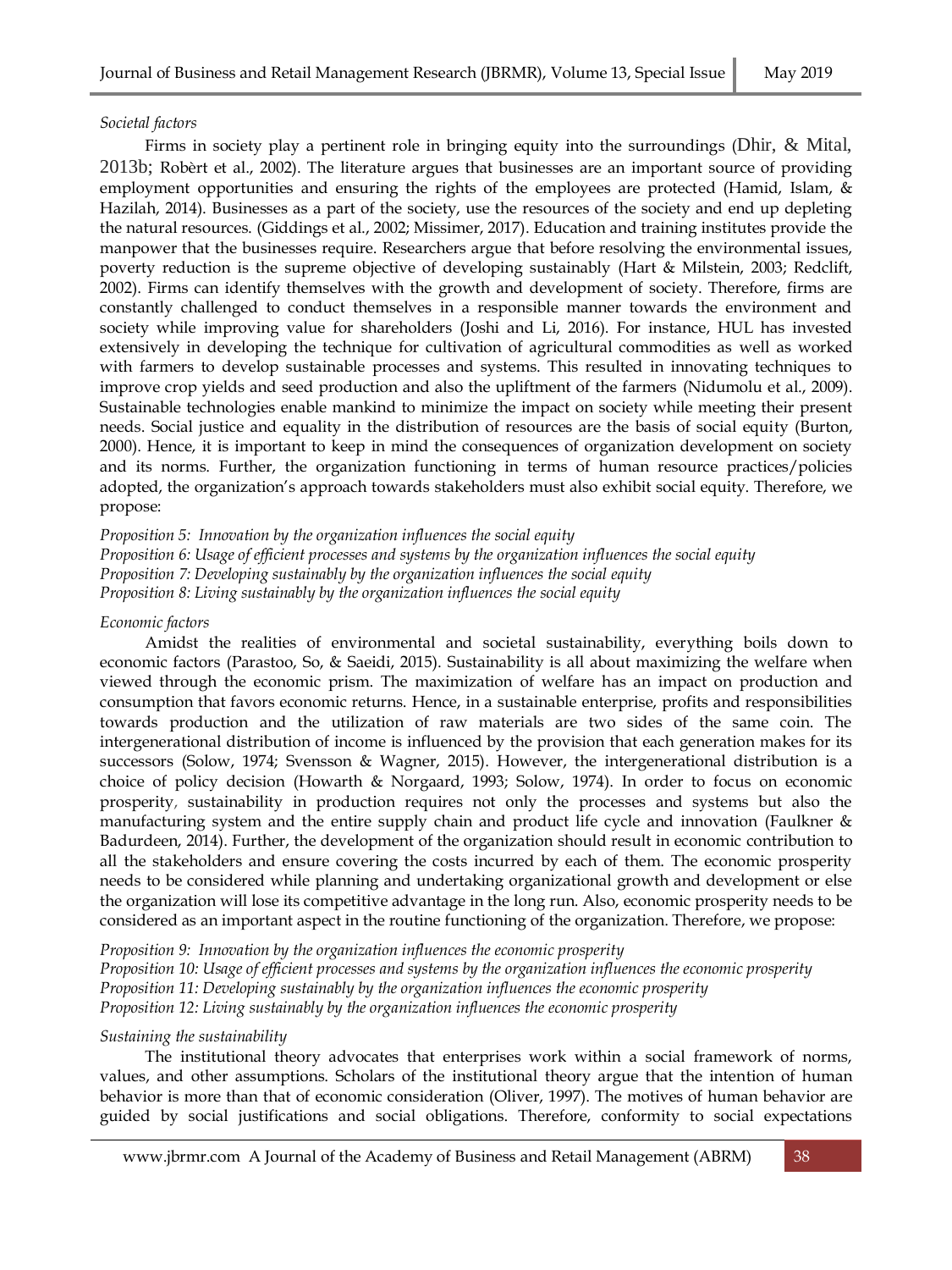contributes to firms' success and survival (Baum & Oliver, 1991; Hart & Milstein, 2003; Oliver, 1997). The ultimate objective of sustainability is to support social, economic, and environment systems (Folke et al., 2002; Svensson & Wagner, 2015). Sustainability in terms of economic factor is well-comprehended; however, environmental and social sustainability is sometimes not so clear. These three systems are interconnected as mankind is dependent for wealth and security on services by society. Furthermore, mankind can mutate the environment into more or less desirable conditions. Mankind receives many societal and environmental issues such as clean water and air, food production, fuel, and others (Folke et al., 2002). Thus, for sustainable development, a firm has to base its objective on the premises of the institutional theory

As stated by stakeholders' theory that sustainable development is the responsibility of diverse stakeholders, it requires the participation of the different stakeholders. Therefore, for sustaining sustainability, it is essential for a business to make a contribution to the diverse stakeholder's group as well, as it requires the participation of different stakeholders.

### **L'Oréal Pursuing Sustainability**

L'Oréal was established by Eugène Schueller in 1909 and has been involved in shaping the cosmetics industry in the world. The organization has evolved through four phases in the past century and became number 1 in the beauty industry in the 1984–2000 phase. In the current phase, L'Oréal has laid special emphasis on sustainability while establishing itself as a renowned cosmetics brand. L'Oréal's sustainability program is aimed at achieving sustainability in innovation, production, living and development (L'Oréal, 2017b). Till 2017, the program had a positive impact on carbon footprint reduction, waste management, deforestation, water management, provision of employment, societal development and research (L'Oréal, 2017b). The outcome of sustainability program of L'Oréal is reviewed every year since its inception in 2013 and objectives for each parameter are set for 2020. A detailed account on each parameter of sustainability program is discussed here along with its impact on the key result areas mentioned above.

### *Innovating Sustainably*

Sustainability initiative of 'Innovating Sustainably' by L'Oréal has four action points – reducing environmental footprint, respecting biodiversity, optimizing packaging and zero deforestation. Firstly, in the case of reducing environmental footprint, L'Oréal aims to improve the biodegradability of its products. Cosmetic products are considered to cause major damage to the environment, especially water resources as it uses hazardous and non-biodegradable raw material. L'Oréal is gradually undertaking reduction in the negative impact of its products during usage and at disposal without hampering the product quality and utility. The result of the efforts is evident from the Carbon Footprint Project (CDP) rating of 'A' for sustainable water management in an efficient manner in 2017 (L'Oréal, 2017b). Secondly, L'Oréal is striving to improve on its level of respecting the biodiversity by the use of renewable raw materials and reinforcing their sourcing methodology. An important action within this is the L'Oréal's Carbon Balanced ambition that aims to ensure that L'Oréal contributes back to the environment from which it is drawing raw materials. For instance, L'Oréal undertakes agroforestry program in the Isaan region of Thailand, source of rice bran oil for L'Oréal, to enrich the soil and biodiversity in the region and ensure sustainable raw material availability. Such initiatives allow L'Oréal to respect the principles of green chemistry and ensure that 48% of its products have improved the environmental profile (L'Oréal, 2017a). Thirdly, L'Oréal aspires to optimize its packaging and use recycled material and refillable products. This ensures that the overall packaging costs are reduced along with plastic recycling without compromising on customer need satisfaction. Finally, L'Oréal is committed to ensuring that none of its raw materials and products is linked to deforestation in any way. Raw materials are certified for their production standards such as Roundtable on Sustainable Palm Oil (RSPO) certification for Palm Oil sourcing. The four-pronged action framework is within the ambit of innovating sustainably cumulative attempts to ensure sustainability without compromising on the customer need satisfaction and economic prosperity of L'Oréal.

*Producing Sustainably*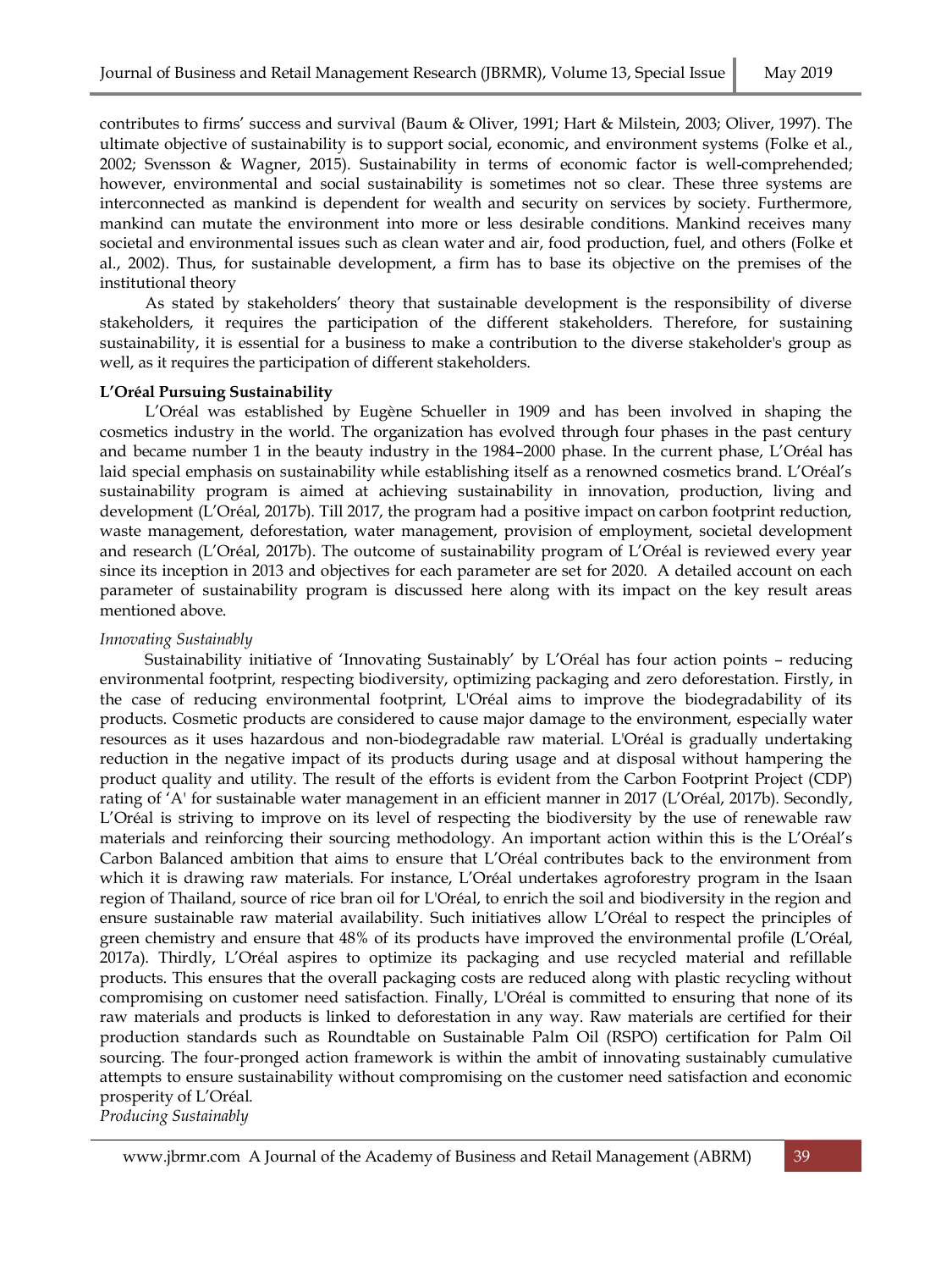L'Oréal focuses on the reduction of the environmental footprint of its manufacturing units and distribution centers by 60% in 2020 as compared to 2015 (L'Oréal, 2017a). This target is being pursued through three action points – reduction in  $CO<sub>2</sub>$  emissions, water consumption, and waste. Reduction in  $CO<sub>2</sub>$  is being achieved through improving energy efficiency using energy efficient technologies along with improving building design, insulation and optimizing industrial processes (L'Oréal, 2017b, 2018). This is complemented by the use of a renewable source of energy, especially for electricity in the manufacturing units and distribution centers. L'Oréal has achieved carbon neutrality in nine of its manufacturing units and 15 distribution centers in 2017 (L'Oréal, 2017b). Another major source of  $CO_2$  emission is the transportation of products – from manufacturing units to distribution centers. L'Oréal started 'transport labs' in collaboration with transport companies to develop and implement sustainable transport mechanism. The result of these initiatives is evident by the reduction of greenhouse gas (GHG) in 2017 by 73% as compared to 2005 in absolute numbers (L'Oréal, 2017b). Reduction in water consumption is being pursued by optimizing consumption and water recycling. Sustainable water management efforts have ensured that even though production has increased, L'Oréal's water consumption has reduced considerably. Further, treatment of industrial water prior to being reused/released is allowing L'Oréal to reduce its environmental footprint. The ultimate objective of L'Oréal's manufacturing units is to turn into a 'dry factory' by ensuring complete reuse and recycle of water used. L'Oréal is steadily progressing towards turning all its manufacturing units into a 'dry factory' and Burgos unit in Spain has already achieved this standard (L'Oréal, 2017b). Finally, L'Oréal intends to reduce waste generated from its manufacturing units by 60% as compared to 2005. In order to achieve this target, L'Oréal is targeting at minimizing its waste generation across various streams of activities undertaken by the organization. One notable effort in this direction is the 'wall to wall' production packaging production units run by a supplier is set up within L'Oréal's unit with an aim of reducing the transport of packaging and generation of waste in transport packaging (L'Oréal, 2017a). Further, L'Oréal undertakes to recover from residual waste by even producing energy out of it and attempts to create industrial synergy in collaboration with its suppliers in the cosmetics industry.

### *Living Sustainably*

This dimension of business sustainability pursued by L'Oréal aims to empower consumers in the cosmetics industry by provision of information about the impact of products on environment and society, appraising the footprint of each brand, raising awareness amongst consumers and thereby facilitating choice by consumers. L'Oréal implemented the Sustainable Product Optimization Tool (SPOT) to assess the social and environmental performance of its products (L'Oréal, 2017b). This tool is integrated into the product design process and provides feedback on the product's social and environmental performance beyond economic performance. The output of this tool is intended to be informed to the consumers and equip them with sustainability-related information. Periodically, L'Oréal organizes consumer awareness campaigns in an attempt to raise awareness amongst its customers and consumers. Generally, these campaigns are run along with a cause like prevention of musculo-skeletal disorder and thereby contributing to a social cause. These initiatives reinforce L'Oréal's image and reputation amongst the various stakeholders resulting in enhanced cooperation, commitment, and understanding.

### *Developing Sustainably*

L'Oréal aspires to include its internal and external stakeholders in its growth and development. It strongly believes that social inclusion ensures the sustenance of an organization in the long run (L'Oréal, 2017b). Solidarity sourcing program is an important initiative wherein L'Oréal undertakes a proportion of its global purchase from suppliers who provide employment to underprivileged communities. Generally, such supplier firms do not participate in the major international call for tenders and majorly consist of micro-enterprises. L'Oréal provides training under 'Beauty for a Better Life' program to beauticians on hairdressing and make-up and upskills them to gain better employment opportunities in the industry. People with disabilities are an integral part of L'Oréal and the organization is an active member of the International Labour Organization's Global Business and Disability Network (L'Oréal, 2017b). L'Oréal has been recognized as one of the ten best performing business on Diversity and Inclusion from more than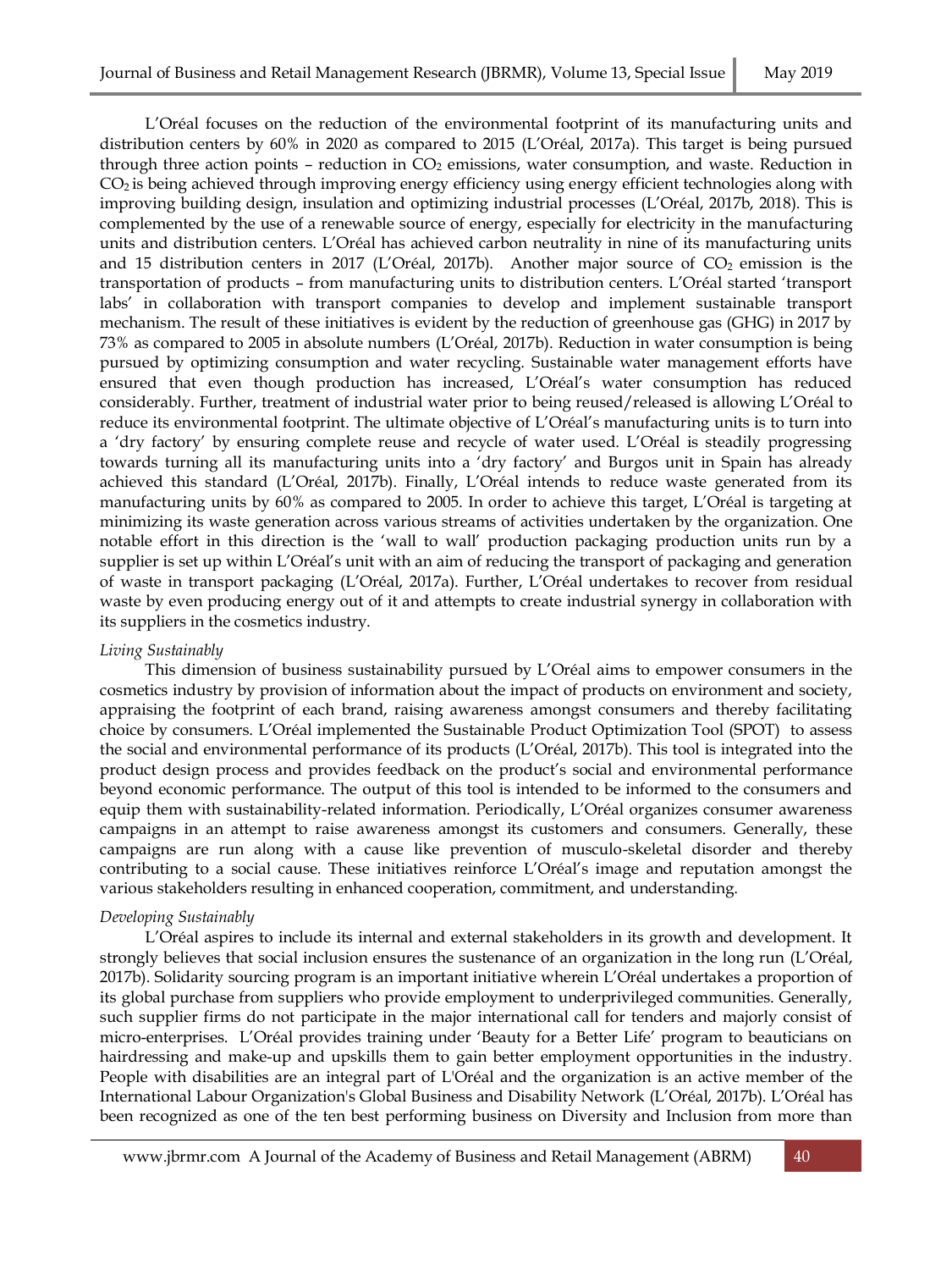5000 corporations evaluated by Thomson Reuters (L'Oréal, 2017b). This provides evidence for the efforts of L'Oréal in inclusive and collective growth.

L'Oréal has not restricted sustainable development initiatives just to itself and has promoted its suppliers to adopt sustainable development actions. This ensures that participants in the value chain activities of L'Oréal are motivated to take up actions to meet sustainable development goals as this is an important criterion in supplier selection. L'Oréal goes further to devise an environmental strategy for its suppliers and support them in setting up carbon emission reduction goals under the CDP Supply Chain Program since 2009. Within L'Oréal, employees are provided training, health care and financial information beyond the usual activities undertaken by Human Resources function. Employees are part of the 'L'Oréal Share and Care' program that includes four areas – healthcare services for employees and their families, work-life balance and quality of life at work. Regional efforts by L'Oréal's subsidiary across the globe add on to the group's effort for sustainability development.

Table 1 summarizes the initiatives undertaken by L'Oréal. In the program 'sharing beauty with all', they focus on four pillars of achieving sustainability – innovation, production, living and development, which impact the environment, social and economic dimension of the triple bottom line. By indulging in innovating sustainably, they emphasize on the environment. Firstly, by reducing environmental footprint, in 2017, 52% of products have an improved environmental profile (L'Oréal, 2017a). Secondly, by respecting biodiversity and optimizing packaging, they upgraded the profile of 55% of products due to packaging with a reduced environmental footprint in 2017 (L'Oréal, 2017a). Thereby, as per the L'Oréal case, innovating sustainably influences environmental integrity and social equity.

Table 1: Summary of sustainability initiatives undertaken by L'Oréal and its impact on Environment, Social and Economic dimensions of Triple Bottom Line

Producing sustainably emphasizes on the environment and social elements of the triple bottom line. L'Oréal strives to reduce  $CO_2$  emissions and by 2017 there has been a reduction in  $CO_2$  emissions by 73% from manufacturing and distribution centers of L'Oréal (L'Oréal, 2017a). Reduction in water consumption is being pursued by optimizing consumption and water recycling. In 2017, they attained a lowering of 48% in water consumption in their different centere\s. Nevertheless, L'Oréal strives to use resources in an optimal manner which is demonstrated in their 2017 progress report, where they reported that there is a reduction in the waste generated from manufacturing centers by 37% (L'Oréal, 2017a). L'Oréal case demonstrates that using efficient processes and systems for manufacturing influences the environmental profile and social equity.

Living sustainably is another initiative which focuses on social and environmental factors. L'Oréal implemented the Sustainable Product Optimization Tool (SPOT) to gauge the social and environmental performance of its products (L'Oréal, 2017b). This tool is integrated into the product design process and provides feedback on the product's social and environmental performance beyond the economic performance, thereby providing information about their products to the customers. L'Oréal conducts consumer awareness campaigns to raise awareness amongst its consumers. Thus, L'Oréal indicates that focusing on living sustainably influences environmental integrity and social equity.

Developing sustainable initiatives requires a focus on the economic and social dimensions. L'Oréal aims to include its internal and external stakeholders in its growth and development. Conducting solidarity sourcing program for its suppliers is an initiative wherein L'Oréal undertakes a proportion of its global purchase from suppliers. For employees, L'Oréal aspires to provide training under 'Beauty for a Better Life' program. For the community as a whole, they have undertaken various initiatives, for instance, in 2017, 1042 disabled people worked for L'Oréal (L'Oréal, 2017a). Hence, it is demonstrated by the case of L'Oréal that developing sustainably influences economic prosperity.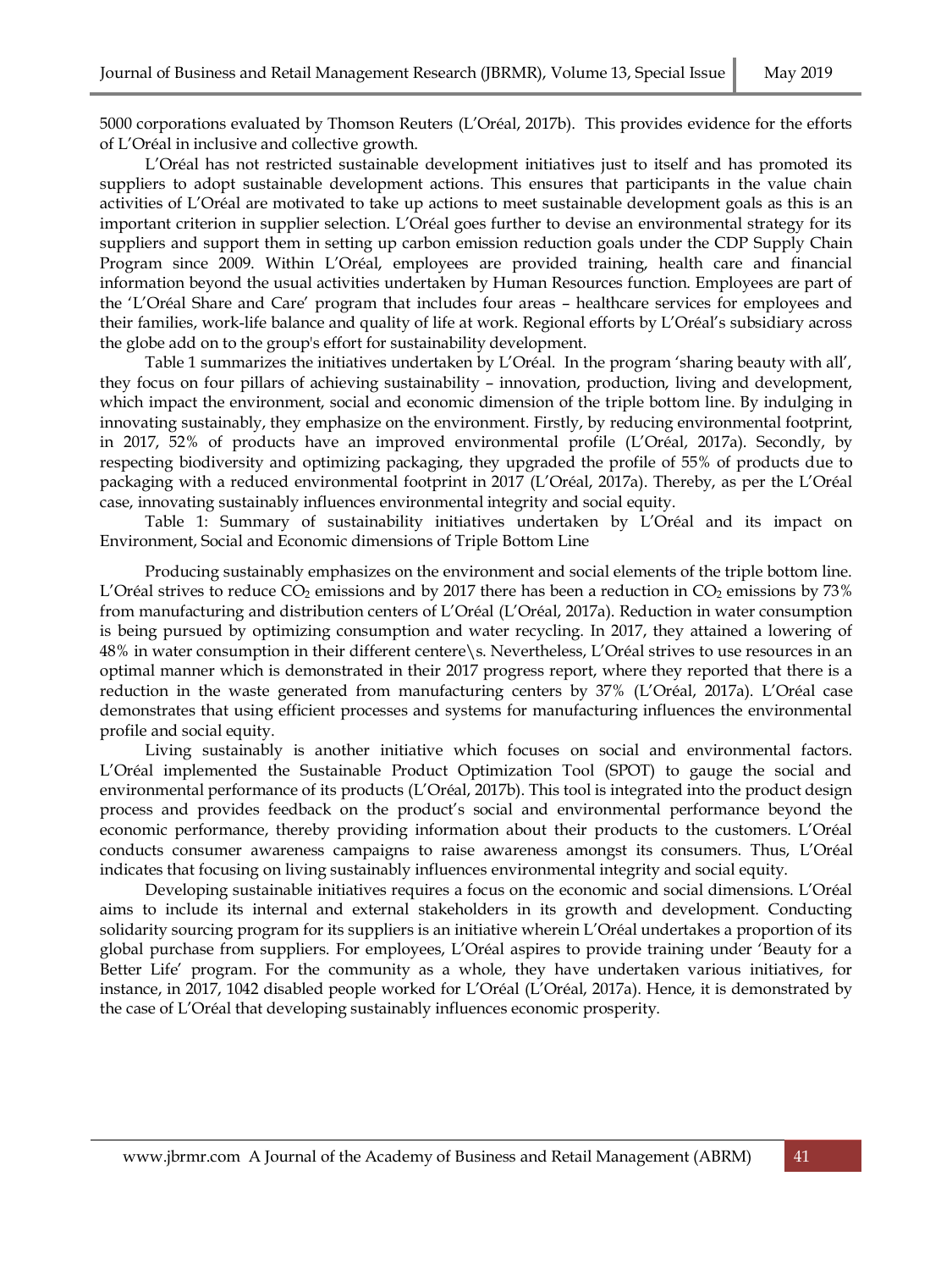| <b>Parameters</b><br>$\prime$<br><b>Dimensions</b><br>of<br>L'Oréal<br><b>Environment</b> | <b>Innovating</b><br><b>Sustainably</b><br>Reducing<br>environmental<br>footprint,<br>respecting<br>biodiversity,<br>optimizing                     | Producing<br><b>Sustainably</b><br>Reduction<br>in<br>CO <sub>2</sub> emissions,<br>water<br>consumption,                                                 | Living<br><b>Sustainably</b><br>Implementation of<br><b>Sustainable</b><br>Product<br><b>Optimization Tool</b> | <b>Developing Sustainably</b><br>Focus on inclusive growth and<br>sustainable<br>economic<br>prosperity |
|-------------------------------------------------------------------------------------------|-----------------------------------------------------------------------------------------------------------------------------------------------------|-----------------------------------------------------------------------------------------------------------------------------------------------------------|----------------------------------------------------------------------------------------------------------------|---------------------------------------------------------------------------------------------------------|
|                                                                                           | packaging<br>and<br>zero<br>deforestation                                                                                                           | and waste                                                                                                                                                 | (SPOT)                                                                                                         |                                                                                                         |
| <b>Social</b>                                                                             | The focus is on<br>innovation and<br>reinforcement of<br>existing products<br>with<br>an<br>emphasis<br>on<br>minimal<br>environment<br>degradation | Optimal use of<br>resources                                                                                                                               | <b>Empower</b><br>consumers in the<br>cosmetics industry<br>by provision<br>of<br>information                  | <b>Solidarity sourcing program</b>                                                                      |
| <b>Economic</b>                                                                           | Major emphasis<br>on environment<br>profile                                                                                                         | <b>Activities</b><br>focused<br>on<br>minimizing<br>environmental<br>degradation and<br>inclusive<br>in<br>nature affect the<br>pricing of the<br>product | Image<br>of<br>the<br>business<br>is<br>enhanced and the<br><b>business</b><br>gains<br>market legitimacy      | <b>Supplier</b><br>management,<br>engagement, and development<br>for sustainable business               |

Source- (L'Oréal, 2018)

## **Discussion and Implications**

This paper is amongst the few studies that go beyond the usual theoretical and empirical assessment of sustainable development and discusses practical business initiatives undertaken by an organization for sustainability. Therefore, it is not based on theoretical and empirical grounds, rather it is based on reality. Sustainability is a paradigm which encompasses the three main principles – Environmental Integrity, Social Equity, and Economic Prosperity. It was found that even in a real business scenario, economic and social dimensions are synergetic to environment dimension. For L'Oréal, the most important change is towards low carbon business model. They have able to reduce the carbon dioxide level emissions by 77% between 2005 and 2018 and increased production by 38%. L'Oréal has proved that it is certainly possible to combine growth with keeping in mind the environment. The progress has to be concomitant with the change in the structure so that the initiatives are undertaken within the scope of the company. These synergies guaranteed consistency be between exemplary business activities and an

[www.jbrmr.com](http://www.jbrmr.com/) A Journal of the Academy of Business and Retail Management (ABRM) 42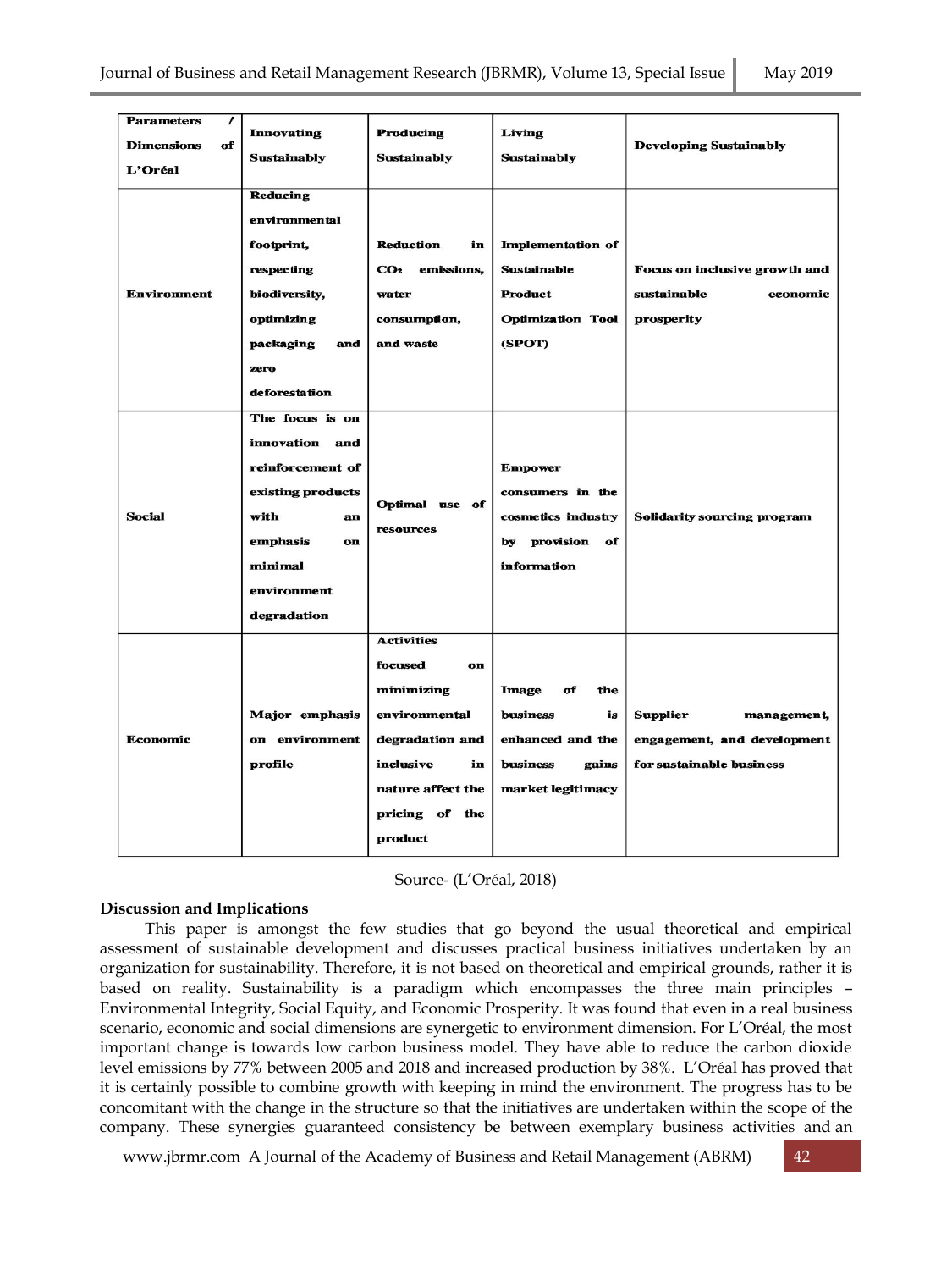exemplary positive contribution to society. One cannot proceed without the other within our vision of global corporate responsibility.

Hence, comparing to the other works, this work provides a holistic view for looking at sustainability and practical execution by an organization. This study provides critical implications for practitioners, academicians, and policymakers. Practitioners must understand that sustainable development needs to be embedded in the organization's activities in order to be successfully achieved. L'Oréal's way of managing diverse activities across different domains have sustainable development as a prime concern. The mere pursuance of activities aimed at reducing environmental footprint which is considered as the most important aspect of the triple bottom line will not fulfill the achievement of sustainable development. Practitioners must consider the environment, economic and social aspects of sustainable development in the decision-making process. Until the practitioners take up sustainable development as part of their day-to-day activities, sustainable development will remain an elusive term that will be discussed by the top management and never put into action. Academicians must take up further research endeavor in discussing a practical approach to undertake sustainable development. This research paper is an attempt to fill the gap of the scarcity of studies that examine the pursuance of sustainable development goals in real business cases. Such studies will provide much-needed information for other businesses to take up sustainable development initiatives. The policymakers are appraised on the way an organization is undertaking sustainable development. Policymakers must support organizations to take up sustainable development initiatives by providing incentives. Sustainable development is understood by organizations differently, the policymakers must respond in such a way that organizations understand the meaning of sustainable development that is beyond the sustenance of the business.

### **Conclusion**

The aim of this paper was to explore sustainable development initiatives undertaken by an organization of international repute without compromising on any dimension – environment, society, and profits. The literature on sustainable development has rarely explored the practical aspect of making sustainable development work by depicting it in practical case-based research. This paper attempts to fill in this gap by undertaking case-based research and validating few propositions developed through literature review. The paper discusses the gains to the firm and the ecosystem if the firm goes beyond the expectations of regulation to promote innovation and motivate constant performance in a sustainable manner. L'Oréal's initiatives for addressing the environmental and social issues by focusing on carbon footprint reduction, waste management, deforestation, water management, provision of employment and societal development positively impacts the firm's image, its business and the industry ecosystem. The detailed account on L'Oréal demonstrates how organization-wide effort including supply chain partners contributes to the achievement of sustainable development. Further, L'Oréal's efforts are implemented across the globe and integration amongst them allows for the adoption of best practices, quick decision making, and collaboration. L'Oréal represents a balanced business model that acts as a means for longterm profitability with due respect to environment and society (L'Oréal, 2017a). The literature argues that the firms that address environmental issues can positively affect their financial performance and competitive position (Albertini, 2013; Andrew A. King & Michael J. Lenox, 2001; Parastoo et al., 2015; Post & social, 1992; Zahra, 1993). This is evident from the fact that in terms of sales, L'Oréal is one of the top ranked cosmetics organizations with sales of \$28.6 billion (L'Oréal, 2017a; WWD, 2017). Other organizations in the cosmetics industry, as well as other industries, can take cues from the measures undertaken by L'Oréal for sustainable development. Moreover, this study through L'Oréal's case provides significant inputs to practitioners on the way forward to take up sustainable development as an embedded component in their everyday activities.

### **Limitations and Future Work**

The study is subject to a few limitations; the most prominent one is that this paper is based on a discussion of a single organization. Future studies can undertake a discussion of multiple organizations. This paper lacks a quantitative analysis that links factors that impact sustainable development initiatives.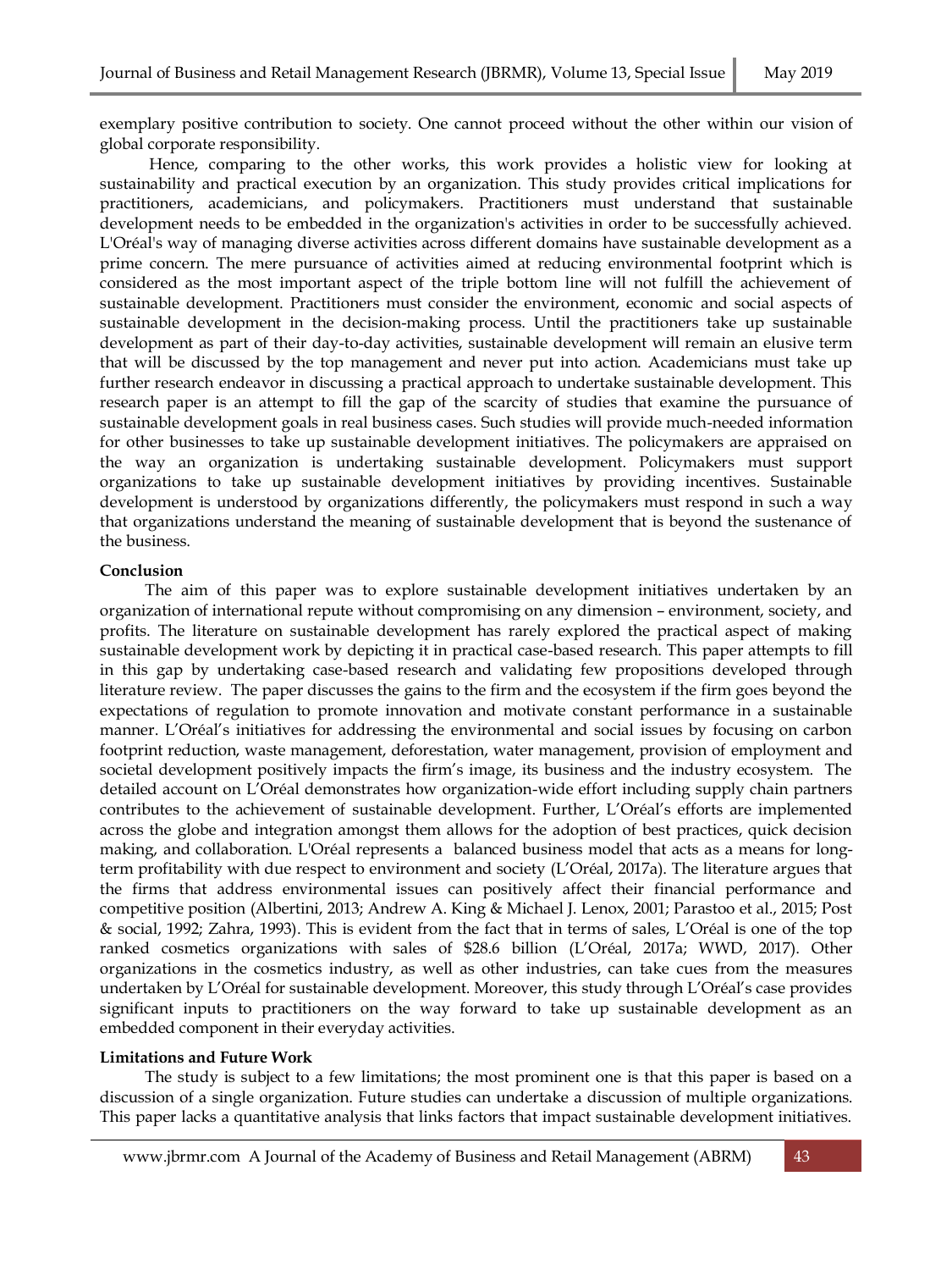Future studies can undertake quantitative analysis. Keeping in view the increasing call for research on the practical viability of sustainable development, researchers can take up studies that incorporate both quantitative and qualitative methods. Such studies will not only be focused on identifying cause and effect relationship based on quantitative methods but also take its findings to a real practical setting and examine it.

### **References**

- Albertini, E. (2013). Does Environmental Management Improve Financial Performance? A Meta-Analytical Review. *Organization & Environment*, *26*(4), 431–457.
- Anbarasan, P., & Sushil. (2018). Stakeholder Engagement in Sustainable Enterprise: Evolving a Conceptual Framework, and a Case Study of ITC. *Business Strategy and the Environment*, *27*(3), 282–299.
- Andrew A. King, & Michael J. Lenox. (2001). Does It Really Pay to Be Green? An Empirical Study of Firm Environmental and Financial Performance. *Journal of Industrial Ecology*, *5*(1), 105–116.
- Bansal, P. (2002). The corporate challenges of sustainable development. *Academy of Management Perspectives*, *16*(2), 122- 131.
- Bansal, P. (2005). Evolving sustainably: A longitudinal study of corporate sustainable development. *Strategic Management Journal*, *26*(3), 197–218.
- Barney, J. (1991). Firm Resources and Sustained Competitive Advantage. *Journal of Management*, *17*(1), 99–120.
- Baum, J. A. C., & Oliver, C. (1991). Institutional Linkages and Organizational Mortality. *Administrative Science Quarterly*, *36*(2), 187–218.
- Baumgartner, R. J., & Rauter, R. (2017). Strategic perspectives of corporate sustainability management to develop a sustainable organization. *Journal of Cleaner Production*, *140*(1), 81–92.
- Benn, S., & Baker, E. (2009). Advancing Sustainability Through Change and Innovation: A Co-evolutionary Perspective. *Journal of Change Management*, *9*(4), 383–397.
- Boyko, C. T., Cooper, R., Davey, C. L., & Wootton, A. B. (2006). Addressing sustainability early in the urban design process. *Management of Environmental Quality: An International Journal*, *17*(6), 689–706.
- Charles Jr, O. H., Schmidheiny, S., & Watts, P. (2017b). *Walking the talk: The business case for sustainable development*. Routledge.
- Chavan, M. (2005). An appraisal of environment management systems: A competitive advantage for small businesses. *Management of Environmental Quality: An International Journal*, *16*(5), 444–463.
- Dhir, S. (2016a). Global competitiveness of informal economy organizations. In Flexible work organizations (pp. 209- 224). Springer, New Delhi.
- Dhir, S. (2016b). Practice-oriented insights on creative problem solving. Journal of Management and Public Policy, 7(2), 5.
- Dhir, S. (2017). Flexibility in modification and termination of cross-border joint ventures. Global Journal of Flexible Systems Management, 18(2), 139-151.
- Dhir, S., Aniruddha, & Mital, A. (2014). Alliance network heterogeneity, absorptive capacity and innovation performance: a framework for mediation and moderation effects. International Journal of Strategic Business Alliances, 3(2-3), 168-178.
- Dhir, S., & Batra, I. (2018). Comprehending Ambidexterity in the Emerging Market Context: The Moderating Role of Learning Capability and Environmental Dynamism on e-Commerce Firm's Performance. *Journal of Global Business Advancement*, *11*(4), 1–41.
- Dhir, S., & Dhir, S. (2015). Diversification: Literature Review and Issues. *Strategic Change*, *24*(6), 569–588.
- Dhir, S., & Dhir, S. (2018). Organizational Capability and Performance Improvement : A Study of e-Commerce Firms in Indian Context. *International Journal of Global Business and Competitiveness*, *13*(1), 35–51.
- Dhir, S., & Mital, A. (2012). Decision‐making for mergers and acquisitions: the role of agency issues and behavioral biases. Strategic Change, 21(1-2), 59-69.
- Dhir, S., & Mital, A. (2013a). Asymmetric motives in Indian bilateral cross-border joint ventures with G7 nations: Impact of relative partner characteristics and initial conditions. International Journal of Strategic Business Alliances, 3(1), 69-92.
- Dhir, S., & Mital, A. (2013b). Value Creation on Bilateral Cross-Border Joint Ventures: Evidence from India. Strategic Change, 22(5–6), 307–326.
- Diamond, C. P. (1996). Environmental management system demonstration project: Final report. *Ann Arbor, MI: NSF, Inc*.
- Dubey, R., Gunasekaran, A., & Chakrabarty, A. (2015). World-class sustainable manufacturing: Framework and a performance measurement system. *International Journal of Production Research*, *53*(17), 5207–5223.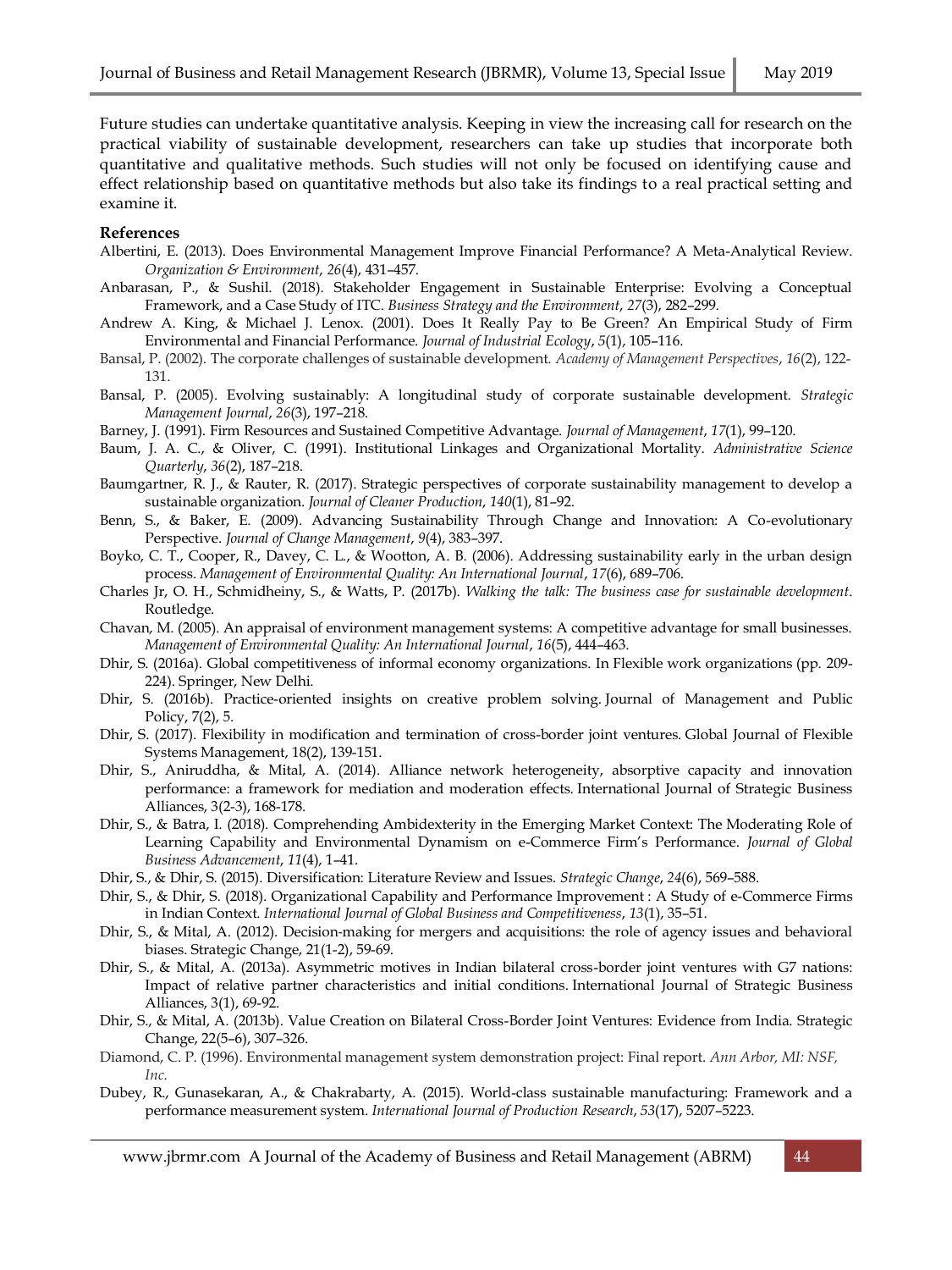- Dubey, R., Gunasekaran, A., Papadopoulos, T., Childe, S. J., Shibin, K. T., & Wamba, S. F. (2017). Sustainable supply chain management: framework and further research directions. *Journal of Cleaner Production*, *142*, 1119–1130.
- Dubey, R., Gunasekaran, A., Sushil, & Singh, T. (2015). Building theory of sustainable manufacturing using total interpretive structural modelling. *International Journal of Systems Science: Operations & Logistics*, *2*(4), 231–247.
- Dyllick, T., & Hockerts, K. (2002). Beyond the Business Case for Corporate Sustainability. *Business Strategy and the Environment Bus. Strat. Env*, *11*(2), 130–141.
- Eisenhardt, K., & Schoonhoven, C. (1996). Resource-Based View of Strategic Alliance Formation: Strategic and Social Effects in Entrepreneurial Firms. *Organization Science*, *7*(2), 136–150.
- Elkington, J. (1994). Towards the Sustainable Corporation: Win-Win-Win Business Strategies for Sustainable Development. *California Management Review*, *36*(2), 90–100.
- Faulkner, W., & Badurdeen, F. (2014). Sustainable Value Stream Mapping (Sus-VSM): methodology to visualize and assess manufacturing sustainability performance. *Journal of Cleaner Production*, *85*, 8–18.
- Felin, T, Foss, N.J., Ployhart, R. E. (2015). The microfoundations movement in strategy and organization theory. *The Academy of Management Annals*, *9*(1), 575–632.
- Folke, Carpenter, Elmqvist, Gunderson, Holling, & Walker. (2002). Resilience and Sustainable Development: Building Adaptive Capacity in a World of Transformations. *AMBIO: A Journal of the Human Environment*, *31*(5), 437–440.

Freeman, R. E. (2010). *Strategic management : a stakeholder approach*. Cambridge University Press.

- Giddings, B., Hopwood, B., & G., O. (2002). Environment, economy and society: fitting them together into sustainable development. *Sustainable Development*, *10*(4), 187–196.
- Gimenez, C., Sierra, V., & Rodon, J. (2012). Sustainable operations: Their impact on the triple bottom line. *International Journal of Production Economics*, *140*(1), 149–159.
- Gladwin, Kennelly, & Krause. (1995). Shifting Paradigms for Sustainable Development: Implications for Management Theory and Research. *The Academy of Management Review*, *20*(4), 874–907.
- Goodland, R. (1995). The Concept of Environmental Sustainability. *Annual Review of Ecology and Systematics*, *26*(1995), 1–24.
- Grewatsch, S., & Kleindienst, I. (2017). When Does It Pay to be Good? Moderators and Mediators in the Corporate Sustainability–Corporate Financial Performance Relationship: A Critical Review. *Journal of Business Ethics*, *145*(2), 383–416.
- Gupta, S. K., & Racherla, U. S. (2018). Interdependence among dimensions of sustainability: evidence from Indian leather industry. *Management of Environmental Quality: An International Journal*, *29*(3), 406–415.
- Hacking, T., & Guthrie, P. (2008). A framework for clarifying the meaning of Triple Bottom-Line, Integrated, and Sustainability Assessment. *Environmental Impact Assessment Review*, *28*(2–3), 73–89.
- Hall, J. K., Daneke, G. A., & Lenox, M. J. (2010). Sustainable development and entrepreneurship: Past contributions and future directions. *Journal of Business Venturing*, *25*(5), 439–448.
- Halme, M., & Korpela, M. (2014). Responsible innovation toward sustainable development in small and mediumsized enterprises: A resource perspective. *Business Strategy and the Environment*, *23*(8), 547–566.
- Hamid, M. S. A., Islam, R., & Hazilah, A. M. N. (2014). Malaysian graduates' employability skills enhancement: an application of the importance performance analysis. *Journal for Global Business Advancement*, *7*(3), 181–197.
- Harrison, J. S., Hitt, M. A., Hoskisson, R. E., & Ireland, R. D. (2001). Resource complementarity in business combinations: Extending the logic to organizational alliances. *Journal of Management*, *27*(6), 679–690.
- Hart, S. L., & Milstein, M. B. (2003). Creating sustainable value. *Academy of Management Perspectives*, *17*(2), 56–67.
- Howarth, R. B., & Norgaard, R. B. (1993). Intergenerational Transfers and the Social Discount Rate. *Environmental and Resource Economics*, *3*(4), 337–358.
- Husser, J., André, J. M., Barbat, G., & Lespinet-Najib, V. (2012). CSR and sustainable development: Are the concepts compatible? *Management of Environmental Quality: An International Journal*, *23*(6), 658–672.
- Jamali, D. (2008). A stakeholder approach to corporate social responsibility: A fresh perspective into theory and practice. *Journal of business ethics*, *82*(1), 213-231.
- Joshi, S., & Li, Y. (2016). What Is Corporate Sustainability and How Do Firms Practice It? A Management Accounting Research Perspective. *Journal of Management Accounting Research*, *28*(2), 1–11.
- Kate, K. Ten, & Laird, S. A. (2000). Biodiversity and Business : Coming to Terms with the ' Grand Bargain '. *International Affairs*, *76*(2), 241–264.
- Kuhlman, T., & Farrington, J. (2010). What is Sustainability? *Sustainability*, *2*(11), 3436–3448.
- L'Oréal. (2017a). L'Oréal in Figures. Retrieved from https://www.loreal.com/keyfigures
- L'Oréal. (2017b). Progress Report: Sharing Beauty With All. Retrieved from https://www.loreal.com/loreal-sharing beauty-with-all
- L'Oréal. (2018). L'Oréal. Retrieved from https://www.loreal-finance.com/eng/annual-report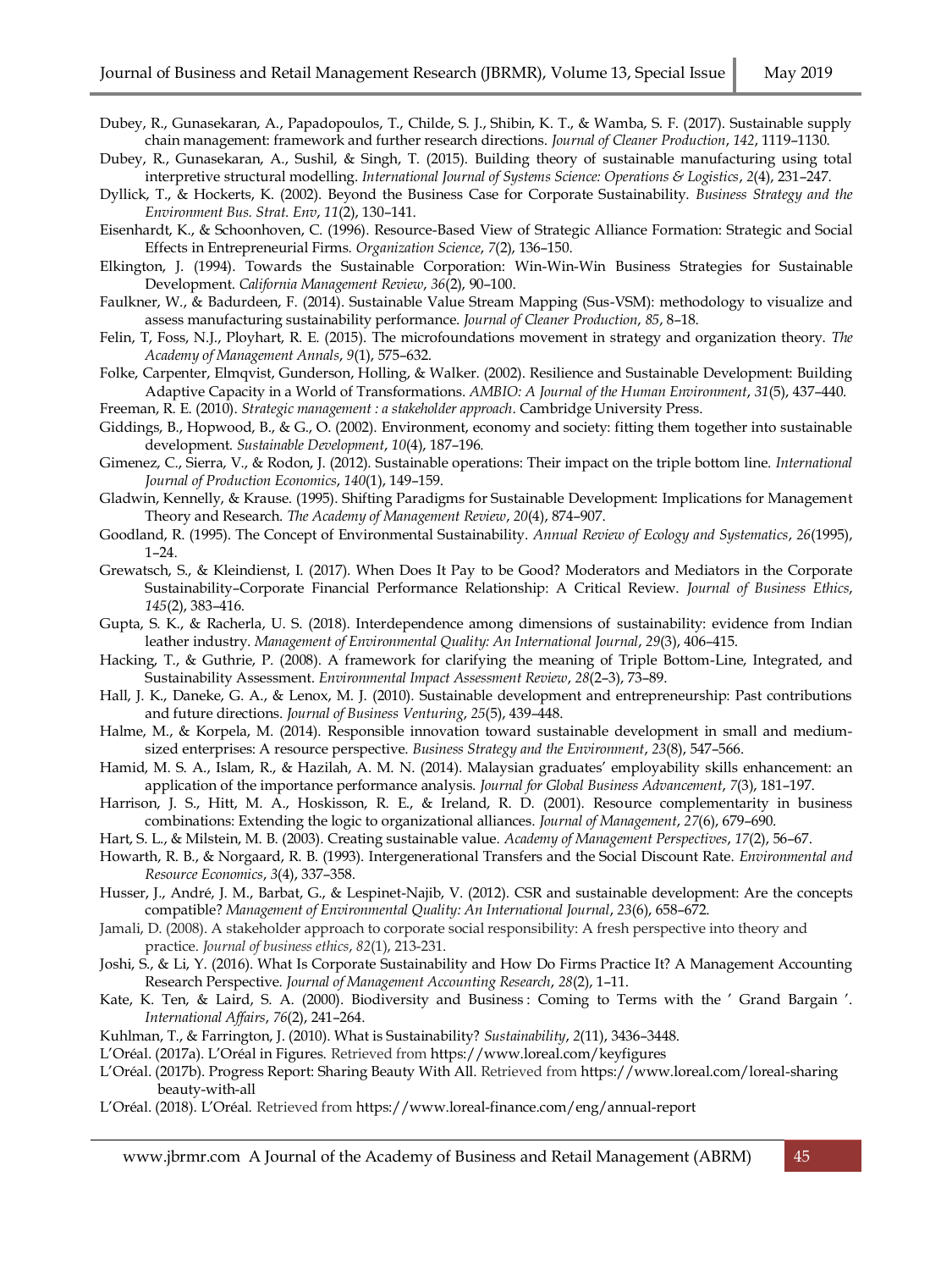- Leon, R.-D. (2013). From the Sustainable Organization to Sustainable Knowledge-Based Organization. *Economic Insights – Trends and Challenges*, *II*(2), 63–73.
- Meyer, J. W., & Rowan, B. (1977). Institutionalized Organizations : Formal Structure as Myth and Ceremony. *American Journal of Sociology*, *83*(2), 340–363.
- Milne, M. J., & Gray, R. (2013). W(h)ither Ecology? The Triple Bottom Line, the Global Reporting Initiative, and Corporate Sustainability Reporting. *Journal of Business Ethics*, *118*(1), 13–29.
- Missimer, M. (2017). A strategic approach to social sustainability Part 1: exploring the social system. *Journal of Cleaner Production*, *140*(1), 32–41.
- Mohan Das Gandhi, N., Selladurai, V., & Santhi, P. (2006). Unsustainable development to sustainable development: A conceptual model. *Management of Environmental Quality: An International Journal*, *17*(6), 654–672.
- Montiel, I., & Delgado-Ceballos, J. (2014). Defining and Measuring Corporate Sustainability: Are We There Yet? *Organization and Environment*, *27*(2), 113–139.
- Nidumolu, R., Prahalad, C. K., & Rangaswami, M. R. (2009). Why Sustainability Is Now the Key Driver of Innovation. *Harvard Business Review*, *87*(9), 57–64.
- Norman, W., & Macdonald, C. (2004). Getting to the Bottom of " Triple Bottom Line ". *Business Ethics Quarterly*, *14*(2), 243–262.
- Oliver, C. (1997). Sustainable Competitive Advantage : Combining Institutional and Resource-Based Views. *Strategic Management Journal*, *18*(9), 697–713.
- Parameswar, N., & Dhir, S. (2018). Technology Transfer and Innovation in Global International Joint Ventures Emerging Markets' Perspective. In *Global Value Chains, Flexibility and Sustainability* (pp.77-87). Springer, Singapore.
- Parameswar, N., & Dhir, S. (2019a). Global marketplace strategy and choice of interactionafter termination of international joint venture. Strategic Change, 28(3), 177-184.
- Parameswar, N., & Dhir, S. (2019b). Post termination interaction in international joint ventures (IJV). *foresight*, *21*(2), 200-215.
- Parameswar, N., Dhir, S., & Dhir, S. (2017). Banking on Innovation, Innovation in Banking at ICICI Bank. Global Business and Organizational Excellence, 36(2), 6–16.
- Parameswar, N., Dhir, S., & Ongsakul, V. (2018). Purpose of international joint venture and interaction post termination. Journal for Global Business Advancement, 11(6), 687-705.
- Parameswar, N., Singh, A., Malik, R., & Dhir, S. (2018). efin Recruiters: at the crossroads of the Indian RPO Industry. Emerald Emerging Markets Case Studies, 8(1), 1-23.
- Parastoo, S., So, S., & Saeidi, P. (2015). How does corporate social responsibility contribute to firm financial performance ? The mediating role of competitive advantage , reputation , and customer satisfaction. *Journal of Business Research*, *68*(2), 341–350.
- Pawłowski, A. (2008). How Many Dimensions Does Sustainable Development Have? *Sustainable Development*, *16*, 81– 90.
- Perrini, F., Russo, A., Tencati, A., & Vurro, C. (2011). Deconstructing the relationship between corporate social and financial performance. *Journal of Business Ethics*, *102*(1), 59-76.
- Post, J., & social, B. A.-. (1992). Models of corporate greening: How corporate social policy and organizational learning inform leading-edge environmental management. *Research in Corporate Social Performance and Policy*, *13*(1), 3–29.
- Proto, M., Malandrino, O., & Supino, S. (2007). Eco‐labels: a sustainability performance in benchmarking? *Management of Environmental Quality: An International Journal*, *18*(6), 669–683.
- Raisch, S., Birkinshaw, J., Probst, G., & Tushman, M. L. (2009). Organizational Ambidexterity: Balancing Exploitation and Exploration for Sustained Performance. *Organization Science*, *20*(4), 685–695.
- Redclift, M. (2002). *Sustainable Development:Exploring the contradictions*. Routledge.
- Redclift, M. (2005). Sustainable development (1987–2005): an oxymoron comes of age. *Sustainable development*, *13*(4), 212-227.
- Robèrt, K.-H., Schmidt-Bleek, B., Aloisi De Larderel, J., Basile, G., Jansen, J. L., Kuehr, R., … Wackernagel, M. (2002). Strategic sustainable development — selection, design and synergies of applied tools. *Journal of Cleaner Production*, *10*(3), 197–214.
- Rowley, T. J., Shipilov, A. V., & Greve, H. R. (2017). Board reform versus profits: The impact of ratings on the adoption of governance practices. *Strategic Management Journal*, *38*(4), 815–833.
- Saeidi, S. P., Sofian, S., Saeidi, P., Saeidi, S. P., & Saaeidi, S. A. (2015). How does corporate social responsibility contribute to firm financial performance? The mediating role of competitive advantage, reputation, and customer satisfaction. *Journal of Business Research*, *68*(2), 341–350.
- Sahota, A. (2014). *Sustainability: how the cosmetics industry is greening up*. John Wiley & Sons, Ltd.